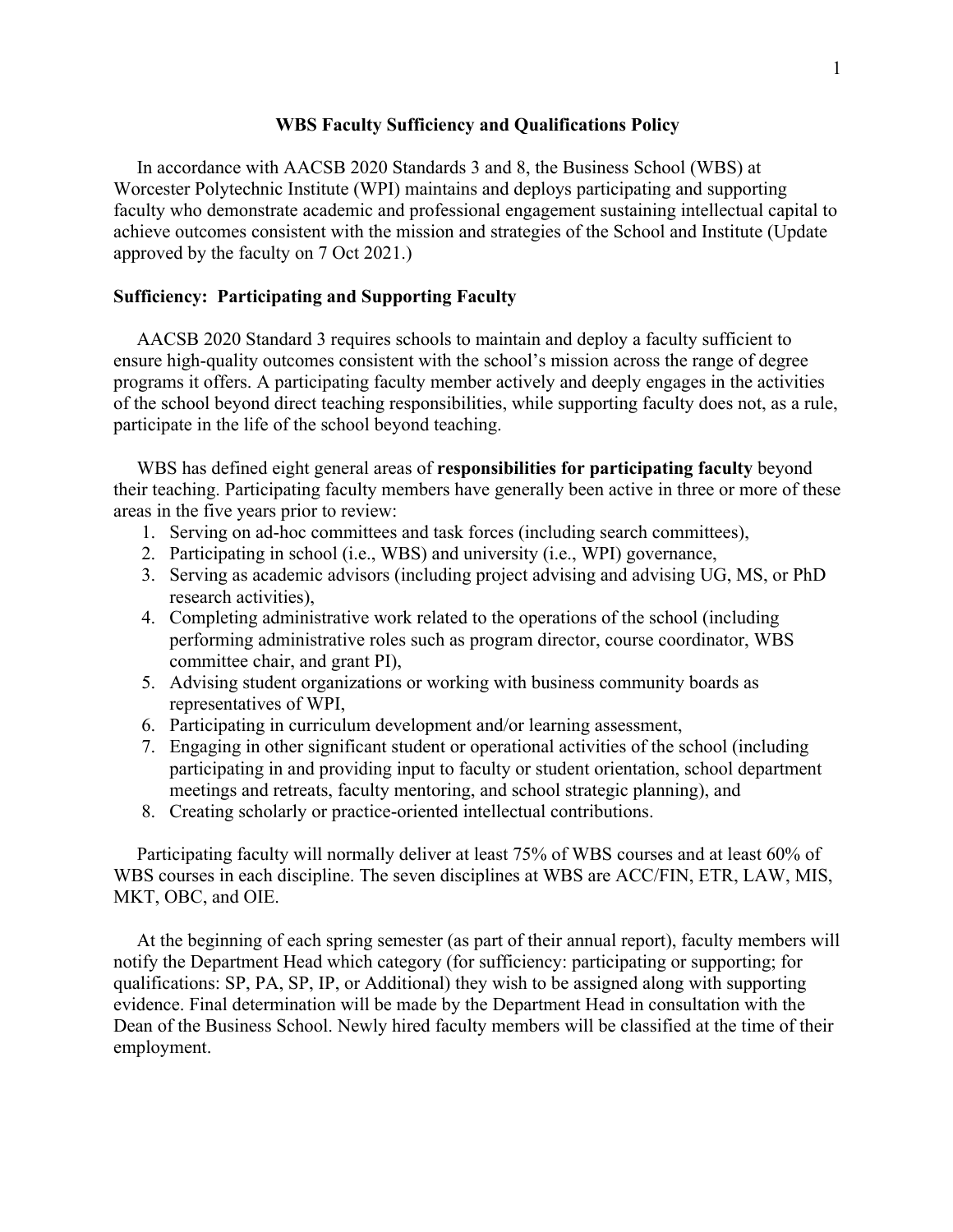## **Qualification: Academic and Professional Engagement**

 AACSB 2020 Standard 3 requires schools to maintain and strategically deploy participating and supporting faculty who collectively demonstrate significant academic and professional engagement that, in turn, supports the high-quality outcomes consistent with the school's mission.

Minimum faculty academic and professional deployment is as follows:

- Minimum discipline and school SA guideline:  $(SA)/(SA+PA+SP+IP+A) \geq 40\%$
- Minimum discipline and school guideline:  $(SA+PA+SP+IP)/(SA+PA+SP+IP+A)$  $>=90\%$

 WBS relies on the Australian Business Deans Council (ABDC) Business Journal Quality List for categories of journal quality (A\*, A, B, and C). ABDC was selected for its breadth across business disciplines. Consistent with the WBS role within WPI, our mission highlights scholarly activities of WBS with the scientific and engineering disciplines at WPI. Thus, we augment the ABDC list with high-quality journals of relevance to fulfilling our broader mission across WPI. Faculty publishing in journals not listed in the ABDC list may petition the Department Head for ABDC equivalence.

| Initial preparation /<br>sustained<br>engagement     | <b>Academic</b><br>engagement                                                                                                                                                                                                                                                                                                                                                                                                                                                                                                                                                          | <b>Professional</b><br>engagement                                                                                                                                                                       |
|------------------------------------------------------|----------------------------------------------------------------------------------------------------------------------------------------------------------------------------------------------------------------------------------------------------------------------------------------------------------------------------------------------------------------------------------------------------------------------------------------------------------------------------------------------------------------------------------------------------------------------------------------|---------------------------------------------------------------------------------------------------------------------------------------------------------------------------------------------------------|
| <b>Terminal</b><br>academic degree<br>(e.g., PhD)    | <b>Scholarly Academic (SA)</b><br>Terminal degree earned in past 5<br>years; OR<br>Terminal degree earned 5 or more<br>$\bullet$<br>years ago and during the past 5 years<br>has evidence of <b>academic</b><br>engagement activities including<br>At least one A* or A journal<br>$\circ$<br>article and one B (or above)<br>journal article (for qualified PhD<br>advisors, at least one of the two<br>must be $A^*$ or both must be $A$ ,<br>according to a journal list more<br>restrictive than ABDC); and<br>Three additional scholarly<br>$\circ$<br>intellectual contributions | <b>Practice Academic (PA)</b><br>Terminal degree earned 5 or more<br>years ago, and during the past 5 years<br>Evidence of professional<br>$\circ$<br>engagement activities in at least<br>3 categories |
| <b>Professional</b><br>degree (e.g.,<br><b>MBA</b> ) | <b>Scholarly Practitioner (SP)</b><br>Master's degree in area related to<br>teaching, and<br>Evidence of practice-oriented<br>$\circ$<br>scholarship in at least two<br>categories<br>Classify status as "Additional" if the member does not meet above criteria                                                                                                                                                                                                                                                                                                                       | <b>Instructional Practitioner (IP)</b><br>Master's degree in area related to<br>teaching. and<br>Evidence of practice-oriented<br>$\circ$<br>professional activities in at least<br>two categories      |

*Table 1: Faculty qualifications categories*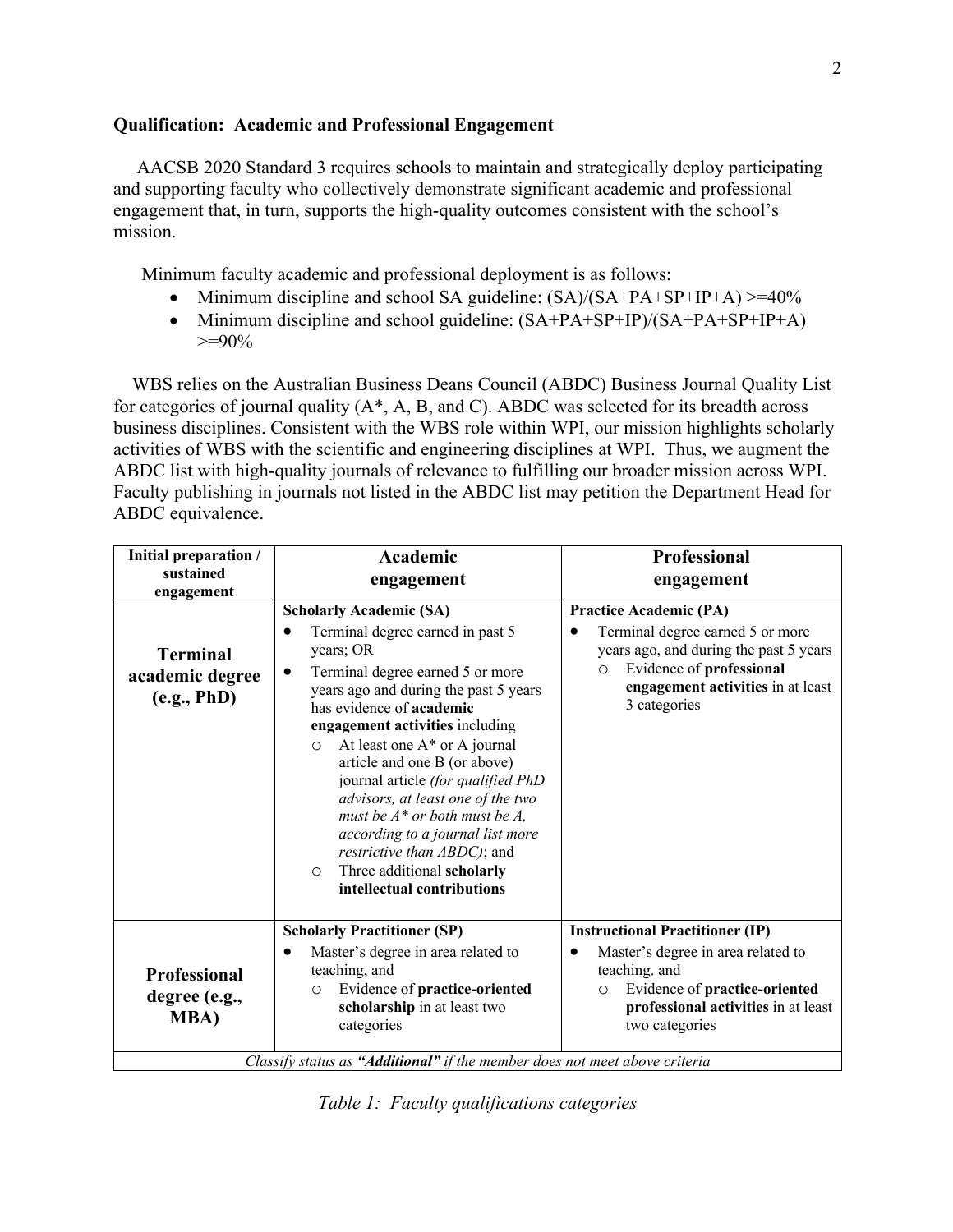- 1) **Scholarly Academics (SA):** Scholarly Academics sustain currency and relevance through scholarship and related activities.
	- a) **Initial Academic Preparation:** SA status is granted to newly hired faculty members who earned their research doctorates or graduate degrees in law, if teaching business law and legal environment of business and taxation, or graduate degrees in accounting if teaching taxation within the five years preceding the review dates. Newly hired faculty members holding doctoral degrees less related to their fields of teaching must demonstrate higher levels of sustained, substantive academic engagement for SA status.
	- b) **Sustained Engagement:** In order to maintain SA status, faculty members are expected to undertake a variety of academic engagement activities consistent with the WBS mission. A non-exhaustive list of **academic engagement activities** may include the following:
		- i) Faculty members with doctoral degrees in their primary teaching areas are classified as SA for five years from the date the degree is received.
		- ii) Faculty members whose degrees were received more than five years preceding review are expected to have peer-reviewed published articles or manuscripts accepted for publication that meet the following criteria in the five years prior to review:
			- (1) One A or A\* journal article and one journal article at B or above.
				- (a) Journal categories are in accordance with the Australian Business Deans Council (ABDC) rankings.
				- (b) For qualified PhD advisors, at least one of the two journal articles must be A\* or both must be A, using a more restrictive list than ABDC.
				- (c) Faculty may petition the department head for equivalent rankings for journals not listed by ABDC or for adjustments in the rankings. Appropriate evidence includes other well-respected journal ranking lists and impact factors.
				- (d) Faculty may propose substitutes for journal publications based on alternative but equivalent research accomplishments.
			- (2) And at least three additional **scholarly intellectual contributions,** such as:
				- (a) Publication in peer-reviewed scholarly journals
				- (b) Peer-reviewed conference presentations and proceedings papers
				- (c) Non-peer-reviewed journal publications (e.g., *Harvard Business Review*)
				- (d) Publication of authored or edited scholarly research books
				- (e) Publication or revision of textbooks
				- (f) Publication of chapters in scholarly research books
				- (g) Publication of business case studies
				- (h) Service as editor or associate editor of an academic journal in the A\*, A, or B categories of the ABDC list
				- (i) Publication of book reviews in academic journals
				- (j) Receipt of a peer-reviewed, funded grant supporting research at WPI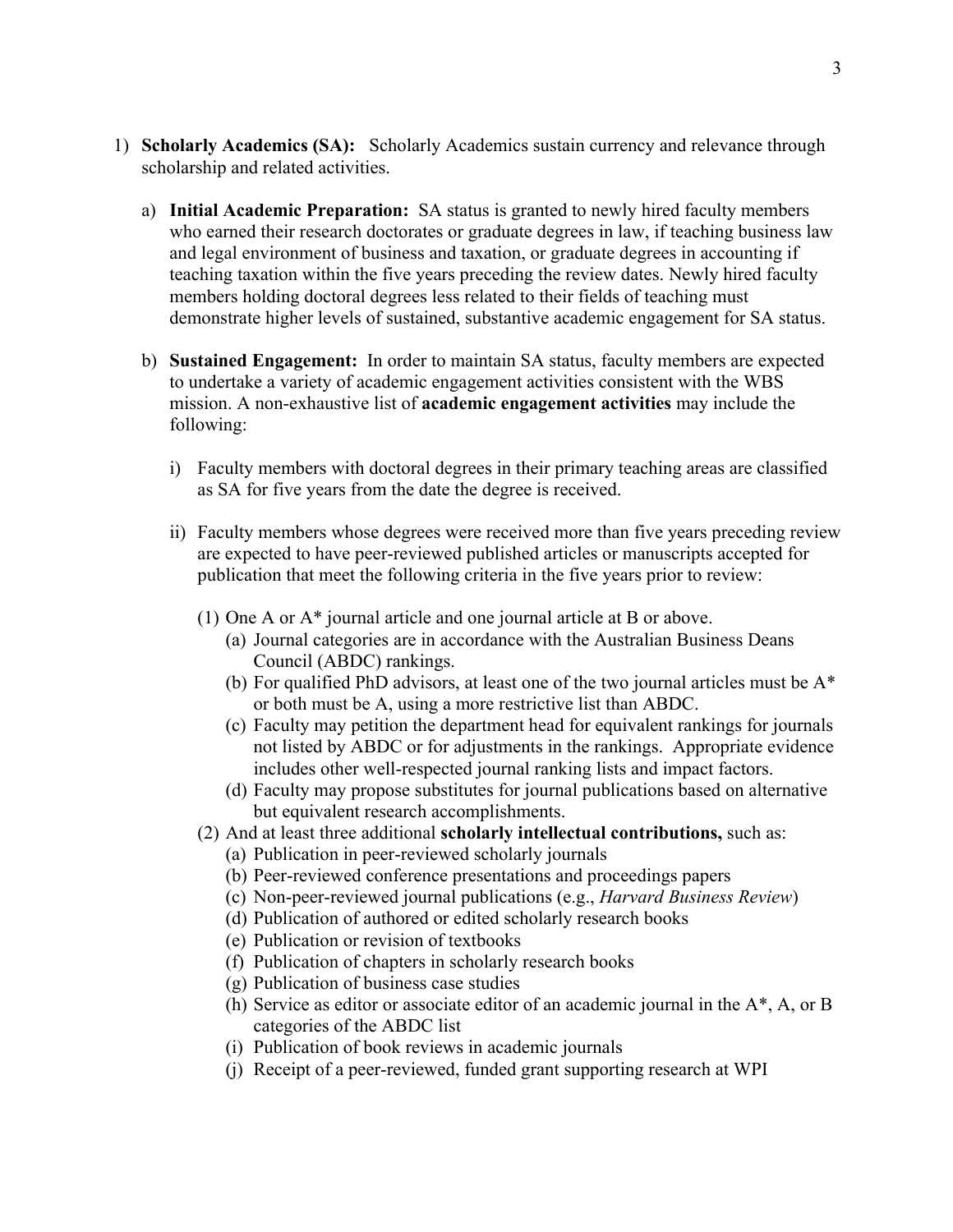NOTE: Scholarly intellectual contributions should advance the WPI and WBS mission, and, given the high degree of interdisciplinary cooperation at WPI, contributions outside of traditional business school venues merit consideration.

- 2) **Practice Academics (PA):** Practice Academics sustain currency and relevance through professional engagement, interaction, and relevant activities. Normally, PA status applies to faculty members who augment their initial preparation as academic scholars with development and engagement activities that involve substantive linkages to practice, consulting, or other forms of professional engagement, based on the faculty member's earlier work as an SA faculty member.
	- a) **Initial Academic Preparation:** Degree requirements for PA status are identical to those for SA status.
	- b) **Sustained Engagement:** In order to maintain PA status, faculty members are expected to undertake a variety of professional engagement activities consistent with WPI and WBS missions. There should be evidence of professional engagement activities in at least three of the following **categories of professional engagement activities** within the fiveyear period preceding review:
		- i) Consulting activities that are material in terms of time and substance.
		- ii) Fulfilling professionally relevant roles in companies, government agencies, or other appropriate organizations.
		- iii) Development and presentation of executive education programs.
		- iv) Maintained professional licensure in their field of study.
		- v) Significant participation in business professional associations, events, and activities that focus on the practice of business, management, or related issues and put faculty in direct contact with business or other organizational leaders.
		- vi) Practice-oriented intellectual contributions.
		- vii)Relevant, active service on boards of directors.
		- viii) Documented continuing professional education experiences.
		- ix) Receipt of a funded grant supporting teaching and/or service at WPI.
- 3) **Scholarly Practitioners (SP):** Scholarly Practitioners sustain currency and relevance through continued professional experience, engagement, or interaction and scholarship related to their professional background and experience. Normally, SP status applies to practitioner faculty members who augment their experience with development and engagement activities involving **substantive scholarly activities in their fields of teaching**.
	- a) **Initial Professional Experience:** Newly hired SP faculty members in WBS have current and substantial professional experience in terms of duration and level of responsibility, linked to the field in which the faculty member will teach. SP faculty members have, at a minimum, master's degrees in disciplines related to their fields of teaching. There may be rare exceptions when SP status is found to be appropriate for individuals without master's degrees if the depth, duration, sophistication, and complexity of their professional experience at the time of hiring outweighs their lack of master's degree qualifications.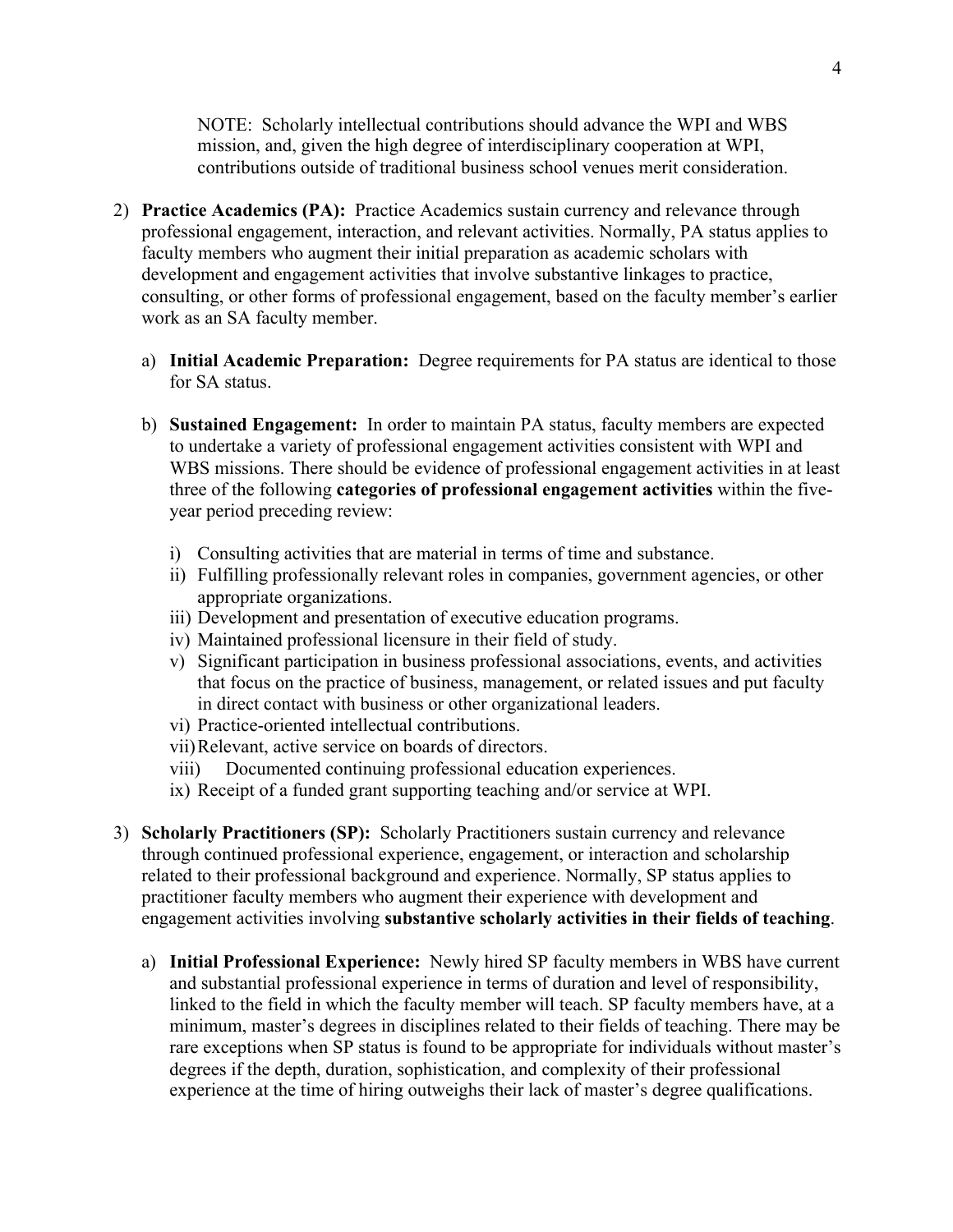- b) **Sustained Engagement:** In order to maintain their SP status, faculty members must document that in the five years preceding review they have engaged, consistent with the WBS mission, in a minimum of two of the following **categories of practice-oriented scholarship**:
	- i) Relevant scholarship outcomes, such as the publication of articles or conference presentations and papers, book chapters, textbooks, or similar contributions.
	- ii) Relevant, active editorships with academic, professional, or other business/management publications.
	- iii) Service on editorial boards or committees.
	- iv) Validation of SP status through leadership positions in recognized academic societies, research awards, academic fellow status, invited presentations, etc.
	- v) Development and presentation of continuing professional education activities or executive education programs.
	- vi) Substantive roles and participation in academic associations.
- 4) **Instructional Practitioners (IP):** Instructional Practitioners sustain currency and relevance through continued professional experience and engagement related to their professional backgrounds and experience.
	- a) **Initial Professional Experience:** Newly hired IP faculty members in WBS have current and substantial professional experience in terms of duration and level of responsibility, linked to the field in which the faculty member will teach. IP faculty members typically have master's degrees in disciplines related to their fields of teaching. There may be rare exceptions when IP status is found to be appropriate for individuals without master's degrees if the depth, duration, sophistication, and complexity of their professional experience at the time of hiring outweighs their lack of master's degree qualifications.
	- b) **Sustained Engagement:** In order to maintain their IP status, faculty members must document that in the five years preceding review they have engaged, consistent with WPI mission, in a minimum of two of the following **categories of practice oriented professional activity**:
		- i) Consulting activities relevant to the area of teaching and material in terms of time  $\&$ substance
		- ii) Fulfilling professionally relevant roles in companies, government agencies, or other appropriate organizations.
		- iii) Development and presentation of executive education programs
		- iv) Sustained professional excellence directly related to teaching
		- v) Significant participation in business professional associations, societies, and events that place faculty in direct contact with business and other organizational leaders
		- vi) Relevant, active service on boards of directors
		- vii)Documented continuing professional education experiences
		- viii) Documented professional certifications in the area of teaching